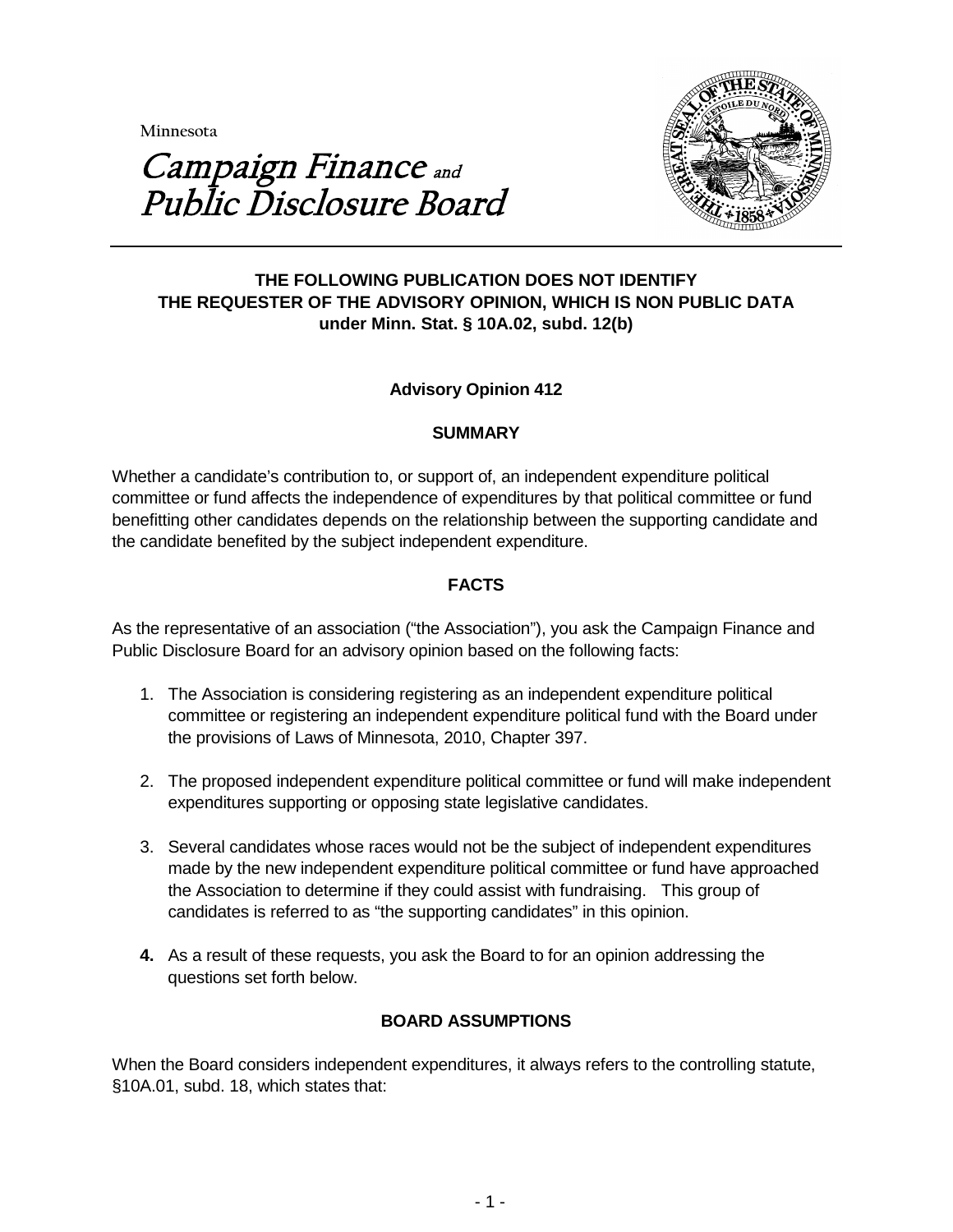"Independent expenditure" means an expenditure expressly advocating the election or defeat of a clearly identified candidate, if the expenditure is made without the express or implied consent, authorization, or cooperation of, and not in concert with or at the request or suggestion of, any candidate or any candidate's principal campaign committee or agent. An independent expenditure is not a contribution to that candidate.

It is obvious from the definition of independent expenditure that questions of express or implied consent and of agency must always be considered. No hypothetical fact situation will exactly match the way events occur in the real world. Conversations and relations cannot be predicted or defined in detail. For this reason, the Board cautions the requester and readers of advisory opinions related to independent expenditures. The result reached in an advisory opinion will be applicable to a real-world situation only to the extent that every relevant fact, event, and relationship in the real-world situation is described and considered in the advisory opinion request.

In this opinion, the hypothetical facts do not mention any relationship or any communication between any of the supporting candidates and any candidate who will benefit from the described independent expenditures. For the purposes of this opinion, the Board assumes that no such relationship exists and that no conversations relevant to the question of agency or consent have occurred. If relationships exist or conversations take place between a supporting candidate and a candidate who benefits from the subject independent expenditures, the Board would be required to examine those factors to determine if the independence of the resulting expenditure is destroyed.

For the purposes of this opinion, the Board assumes that there is no element of agency between any supporting candidate and any candidate who would benefit from an independent expenditure made by the Association's political committee or fund.

## **QUESTION ONE**

May the supporting candidates donate to the independent expenditure political committee or fund as individuals?

## **OPINION**

Chapter 10A does not restrict the right of an individual to donate to any political committee or fund of the individual's choice. Whether such a contribution affects the independence of a resulting independent expenditure is subject to the analysis described in the Board Analysis above.

## **QUESTION TWO**

May a supporting candidate's principal campaign committee donate to the Association's independent expenditure political committee or fund? Does the answer change if the supporting candidate signed a Public Subsidy Agreement for the 2010 election cycle?